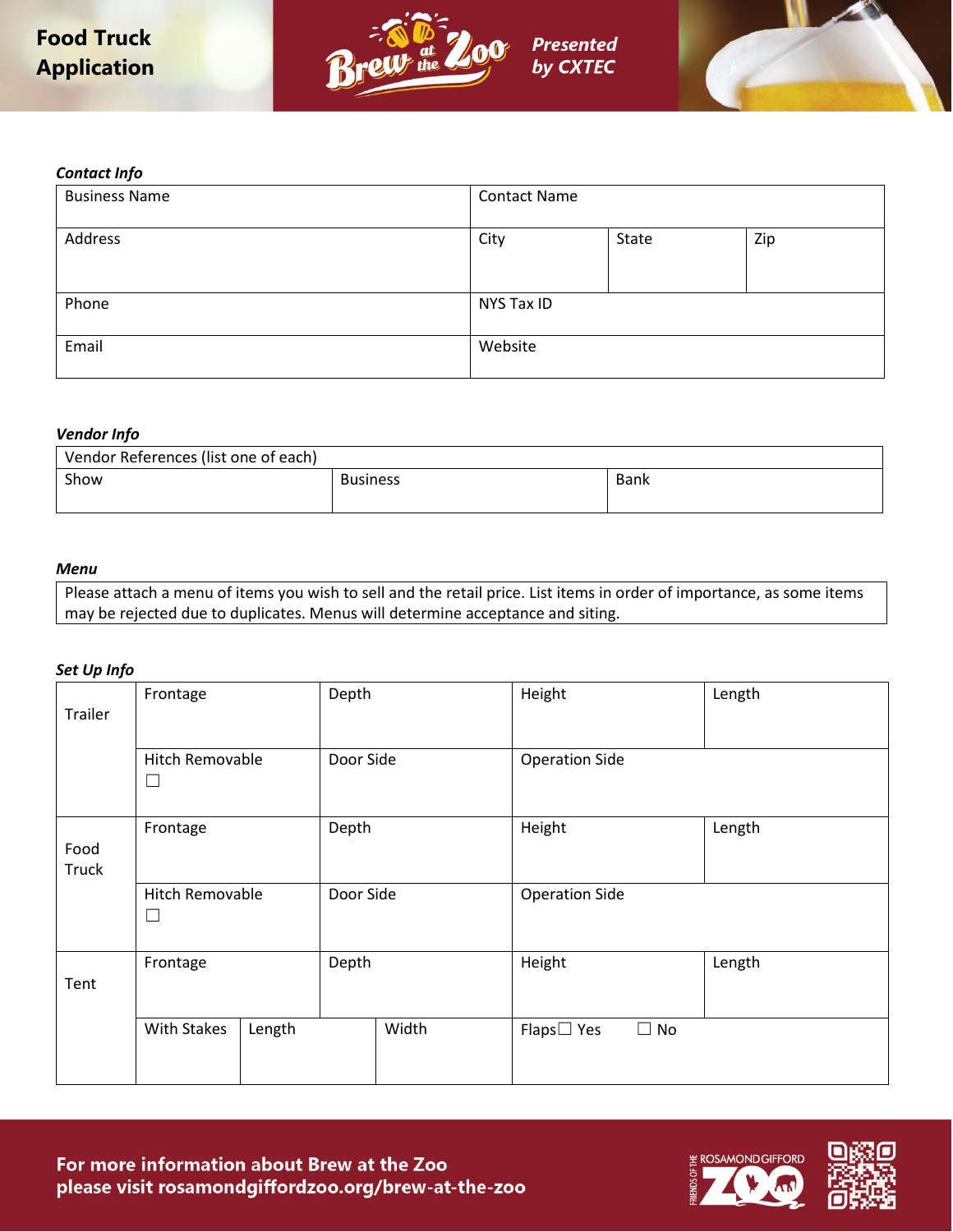



*Fees*

| ぃぃ              |                                      |
|-----------------|--------------------------------------|
| Vendor Site Fee | $- -$<br>$\sim$<br>. .<br>. .<br>. . |

# *Payment Info*

| Method of Payment | Check $\square$ | Credit Card $\square$ |
|-------------------|-----------------|-----------------------|
|                   |                 |                       |
| Signature         |                 | Date                  |

By signing here, I agree to leave the area as I found it; if not, I will be subject to a \$250.00 cleaning fee. \*Please make all checks payable to Friends of the Rosamond Gifford Zoo.

\*Please call the Development Office at (315) 435-8511 x 8526 to pay with credit card.

# *Event Overview*

Date: Friday, August 5 Time: 5:30-8 p.m.

Overview: Make plans now to attend one of the most anticipated events of the summer. More than 100 tastings of craft beers, wines and other adult beverages, live music performances throughout the zoo and a great gathering of food trucks, plus animals on exhibit. This is one party not to be missed!

## *FAQ's*

# *Where is Brew at the Zoo held?*

Brew at the Zoo is held right here at the Rosamond Gifford Zoo. Vendors are set up throughout the zoo property and guests are encouraged to explore!

## *What do tickets include?*

Tickets include admission to the event, a souvenir beer tasting cup, and tastings from the beverage vendors. Food is not included in the ticket prices for 2022.

## *Is there a fee associated with being a vendor?*

Yes, \$75 per vendor.

# *What else happens at brew besides beer tasting?*

A lot! There will be not only beer vendors, but wine and spirits too! We're hosting food vendors and live entertainment.

## *When and where do I set up?*

Upon approval, you will be contacted with additional information about set up. Your area will be mapped out by Event Staff and you will be given a time slot for set up.



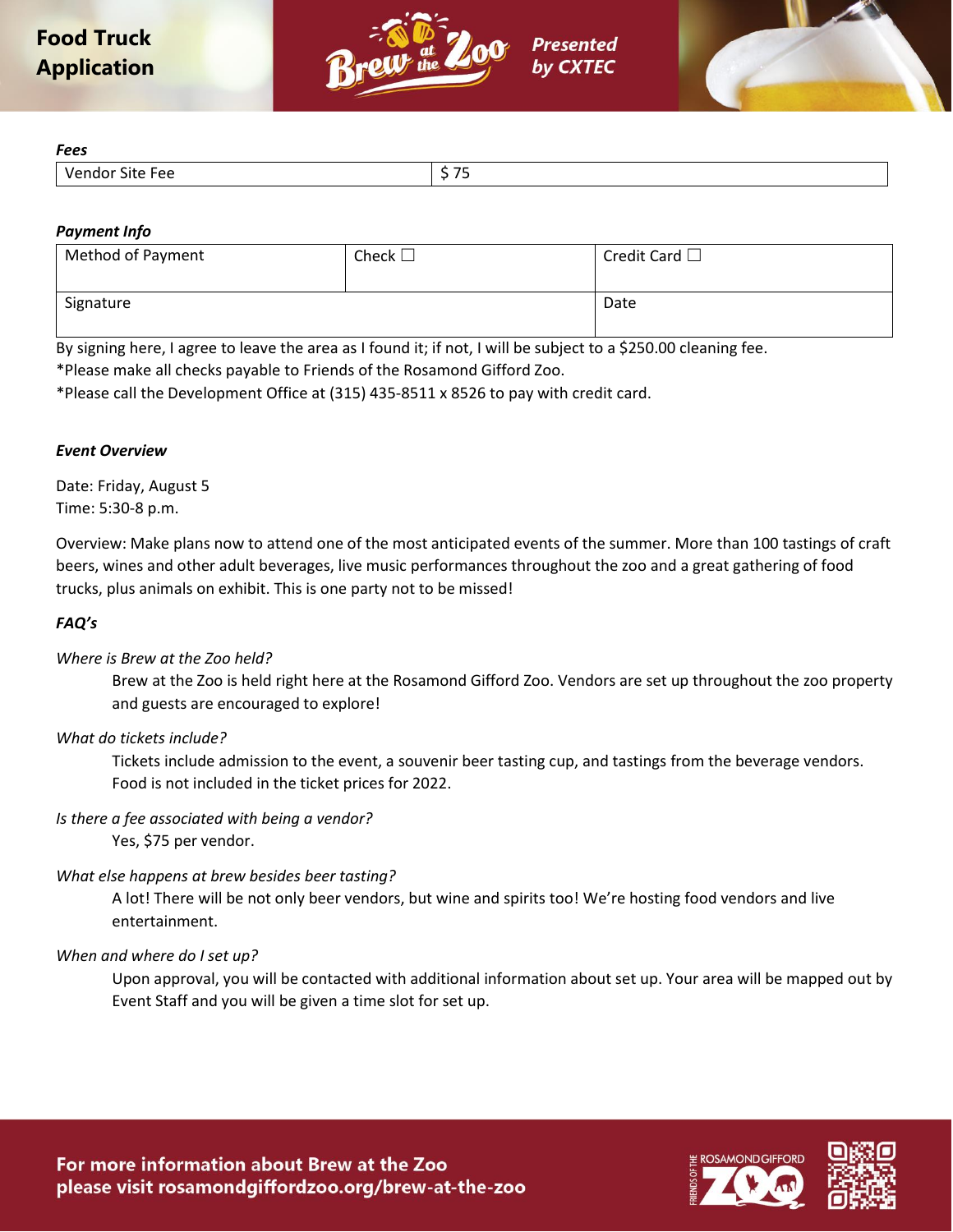# **Food Truck Application**





# *Guidelines and Regulations*

*All applicants must follow the attached Onondaga County Guidelines for Mobile Food Preparation Vehicles and submit the Onondaga County Mobile Food Preparation Vehicle Application to the Onondaga County Department of Emergency Management.*

## I. General Rules

a. VENDOR acknowledges and agrees that they are not an agent of BREW AT THE ZOO. BREW AT THE ZOO and VENDOR are fully independent and non-affiliated entities and nothing in these regulations shall be construed to constitute the relationship between VENDOR with BREW AT THE ZOO as a partnership, association, or joint venture.

b. VENDOR is solely responsible for complying with all federal, state and local laws, including, but not limited to, tax laws.

c. VENDOR agrees to comply with any applicable health, safety and/or fire rules and regulations.

d. No provision contained in these regulations may be changed, modified, or altered except by an instrument approved, in writing, by FRIENDS OF THE ROSAMOND GIFFORD ZOO (FOTZ).

e. No discrimination for reasons of race, religion, sex, age or country of national origin shall be permitted or authorized by VENDOR.

f. FOTZ is the sole and exclusive owner of all rights, title and interest in and to the BREW AT THE ZOO logo. No VENDOR is permitted to use the BREW AT THE ZOO logo without specific written approval.

g. Nothing in this document shall be interpreted to confer any exclusive rights including, but not limited, the exclusive right to sell any individual product or service. FOTZ reserves the right to sell any product and/or have more than one VENDOR selling the same or similar products or services.

h. VENDORS and its staff, employees, volunteers, contractors, and agents shall leave the ZOO grounds in the condition in which it was provided. This means that VENDORS shall not damage the facilities, buildings, trees, pavement, and other property located on the ZOO grounds within the ONONDAGA COUNTY property.

i. VENDOR acknowledges that they have NO right to privacy while on ZOO grounds. FOTZ reserves the right to inspect, at any time and without cause, any vehicle, tent, area or space (to specifically include all items, packages, etc.) on ZOO grounds.

j. VENDOR agrees that all staff working at BREW AT THE ZOO are 18 years of age and that no one under is permitted.

## II. Approval of Vendors

a. All VENDORS must be pre-approved.

b. No VENDOR may assign, delegate, share or transfer their right and/or ability to participate in BREW AT THE ZOO without prior written approval from FOTZ.



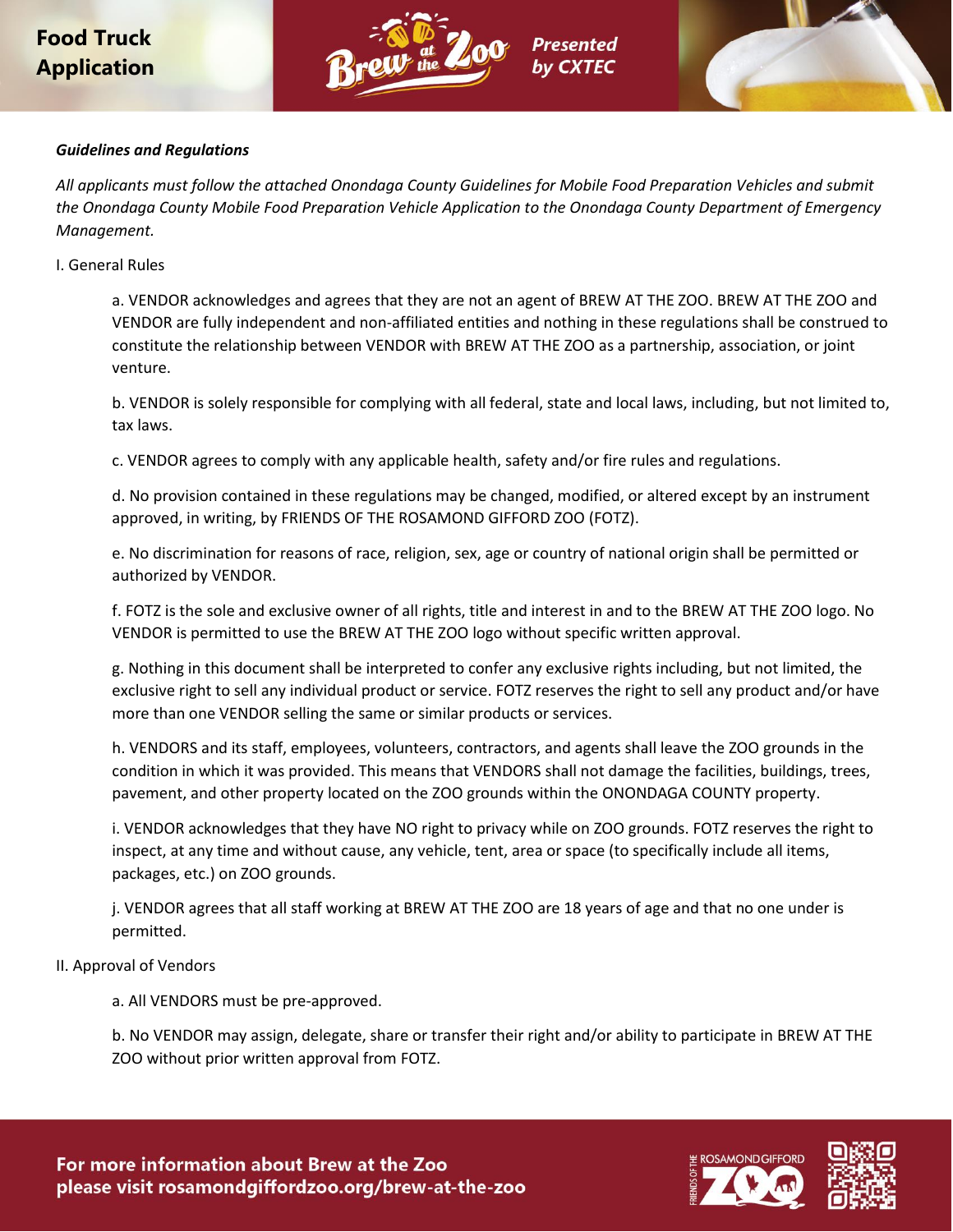



c. VENDOR acknowledges that BREW AT THE ZOO makes no representations and/or warranties regarding anticipated sales or sales opportunities.

III. Approval of Products

a. FOTZ shall have final approval over all products sold.

b. VENDORS shall have no right to sell any product at the exclusion of other VENDORS or BREW AT THE ZOO who wish to provide the same or similar products.

c. Any food VENDORS wishing to sell items other than food must have pre-approval.

e. No vendor may sell alcohol.

# IV. Set-up/Tear-down

a. VENDOR must be open for service during the following:

i. Friday 5-8 p.m.

b. VENDOR set-up is:

ii. Friday from 3-4:30 p.m.

c. Upon arrival, VENDOR is required to check-in with BREW AT THE ZOO staff before set-up. If you set up without checking in, be prepared to move if necessary.

d. Tear down is Friday night at the close of BREW AT THE ZOO.

e. The week prior to BREW AT THE ZOO, VENDOR will receive a map indicating their site location.

f. FOTZ, in its sole discretion, shall determine the VENDOR location and may reassign vending locations at any time before and/or during BREW AT THE ZOO.

g. VENDOR shall accept vending locations as is.

h. VENDORS and/or their staff are solely responsible for the storage of all items and/or products. FOTZ is NOT responsible for any items and/or products left unattended or unsecured at any time, including, but not limited, to set-up, tear-down, suspension of operations or evacuation.

i. VENDOR is NOT allowed to set up, sell, or promote outside of their assigned areas.

j. FOTZ, in its sole discretion, shall have final approval for all signs, menu boards, or other advertising materials displayed at BREW AT THE ZOO. In addition, FOTZ reserves the right to request the removal of any sign or banner if, in FOTZ'S sole discretion, the sign or banner contains illegal, misleading, or other offensive content that is deemed inappropriate and/or not conducive to the family atmosphere of BREW AT THE ZOO. Banners must be attached securely to the tent or other structure.

k. VENDOR will not leave trash in any walkways or other areas that BREW AT THE ZOO guests will use.



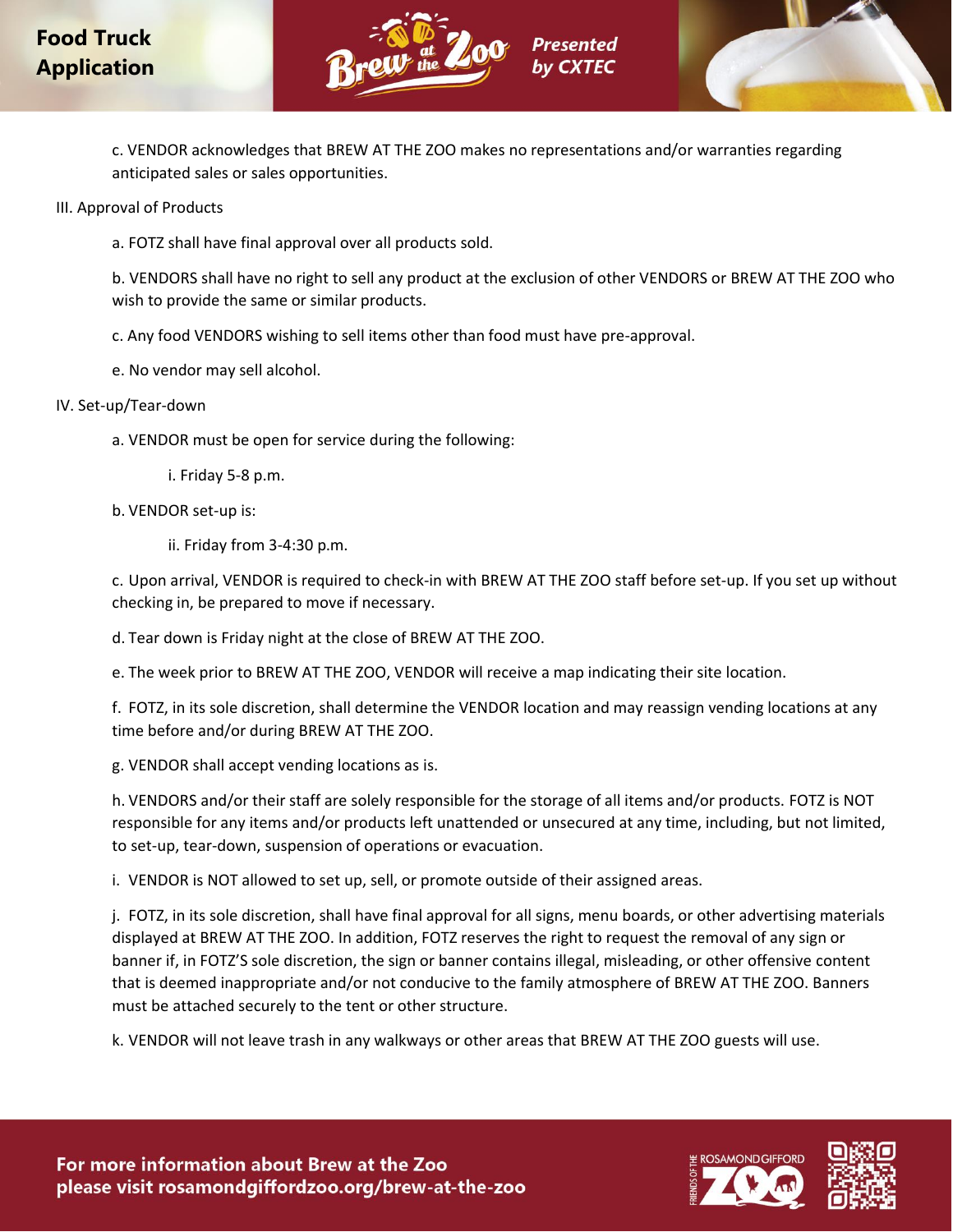



- V. Vendor Parking and Vehicle Access
	- a. There will be a designated parking area for VENDOR vehicles.

b. VENDOR IS responsible for damages caused by it and its staff, employees, volunteers, contractors, or agents.

c. VENDOR must notify and/or make arrangements with BREW AT THE ZOO staff for any deliveries of equipment or food.

d. If an unauthorized vehicle is found in violation, the owner will be asked to remove it immediately. Failure to remove a vehicle will result in a parking ticket and/or the vehicle being towed.

## VI. Food Vendors

a. All FOOD VENDORS must provide FOTZ proof of commercial general liability insurance on an "occurrence" basis with liability limits in the amounts of \$1,000,000.00 per occurrence covering personal injury, bodily injury and property damage; list as additional insured ONONDAGA COUNTY and FOTZ.

b. VENDORS shall provide FOTZ proof of such coverage by JULY 15th. VENDORS not providing proof of insurance by the deadline may be assessed a late fee of \$50.00.

c. VENDOR is also responsible for obtaining Certificates of Insurance for any and all subcontractors hired by VENDOR. Additionally, VENDORS have an ongoing duty to notify FOTZ of any changes to its insurance coverage up to and through the end of BREW AT THE ZOO.

d. FOOD VENDORS must be in compliance with regulations set forth by the ONONDAGA COUNTY BOARD OF HEALTH.

f. No grey water or grease is to be dumped on CITY property or ZOO grounds; please remove from ZOO grounds.

g. FOOD VENDORS need to supply their own fire extinguishers. If deep frying is to be used then a "K" type extinguisher must also be on site.

h. FOOD VENDORS must post food prices at the front of their areas in a manner visible to patrons of BREW AT THE ZOO.

i. Food VENDORS shall notify FOTZ of its planned food offerings no later than 2 weeks prior to BREW AT THE ZOO.

#### VII. Conduct

a. BREW AT THE ZOO is intended to have a family atmosphere and to be appropriate for ONONDAGA COUNTY residents, guests and other visitors. As such, VENDOR and/or its employees, staff, volunteer, contractor or agent shall be prohibited from engaging in any conduct, action, gestures or language that would be inappropriate in such a setting.

b. FOTZ reserves the right to request removal of items including pictures, posters, billboards, merchandise and other items used, worn or sold by VENDOR and/or its employees, staff, volunteer, contractor or agent if, in FOTZ'S sole discretion, the material is not appropriate and/or conducive to the family atmosphere of BREW AT THE ZOO or violates any rules and/or regulations of BREW AT THE ZOO.